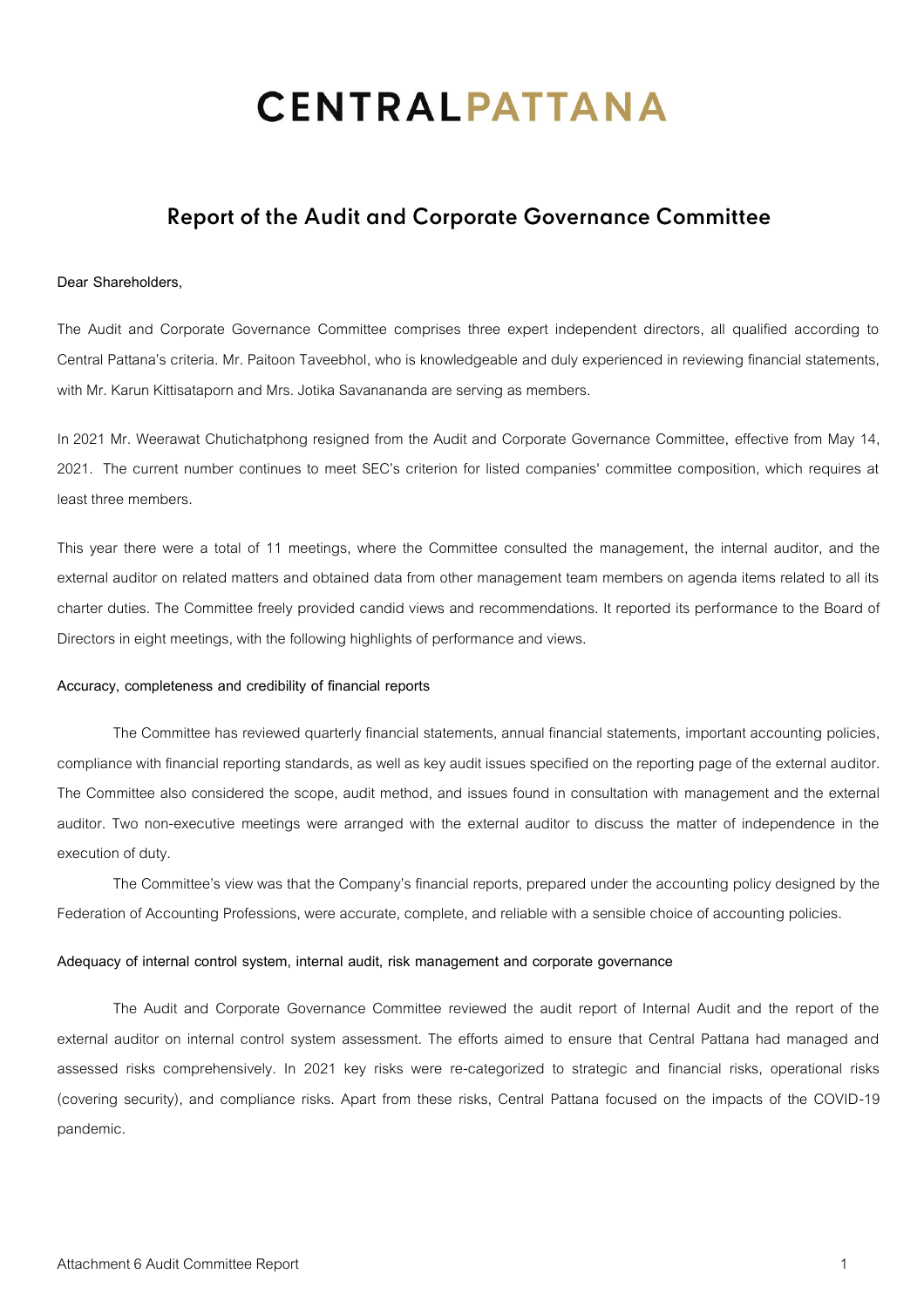The committee valued its role as an advisor to Internal Audit. In 2021 Internal Audit established a consulting project for key departments and formulated a continual action plan. It educated employees on internal control and the Three Lines of Defense concept to help them understand the importance of complying with the internal control system. Complaint-handling results were regularly reported to the committee.

It was the Committee's view that Central Pattana's internal control system was adequate and appropriate under the COSO Framework and the CG Code.

The Committee also reviewed and endorsed the annual internal audit plan, prepared under a risk-based approach. Such audit was of the integrated audit type (IT and non-IT) to embrace all aspects of risks and controls. The Committee held meetings with Internal Audit executives without any management present. It has also motivated Internal Audit to provide personnel development by building information technology competence, developing the audit system, and especially improving data analysis for more efficient internal auditing.

Finally, the Audit and Corporate Governance Committee also evaluated the quality of the annual internal audit and found it "good". It is of the view that Internal Audit has undertaken its duties on a par with international standards.

#### **Corporate Governance**

The Audit and Corporate Governance Committee has performed its duties to align with the CG Code. In 2021 it audited CG practices against the corporate governance code of listed Thai companies. It also abided by the human rights policy and provided recommendations on sustainable business practices in line with DJSI. Finally, it implemented social and communityrelated activities, such as waste reduction, income generation for the community, and allocation of in-mall space for vaccination centers.

### **Compliance with securities and exchange laws, SET's requirements, and applicable laws**

Reviewing compliance with securities and exchange laws, the requirements of the Stock Exchange of Thailand ("SET"), and applicable laws, the Committee regularly monitored remedial approaches of the management, while overseeing revision of the Code of Conduct and the Corporate Governance Policy in line with new and international standards and Personal Data Protection Act B.E. 2562(PDPA). It assigned the management to review Central Pattana's performance to ensure compliance with the CG Code. Finally, the Committee regarded Central Pattana's practices as being in compliance with all the above laws and requirements.

#### **Related party transactions or transactions with potential conflicts of interest**

The Audit and Corporate Governance Committee especially values of related party transactions as well as those transactions that may involve conflicts of interest under all laws and regulations of SET. The Committee has stressed that all